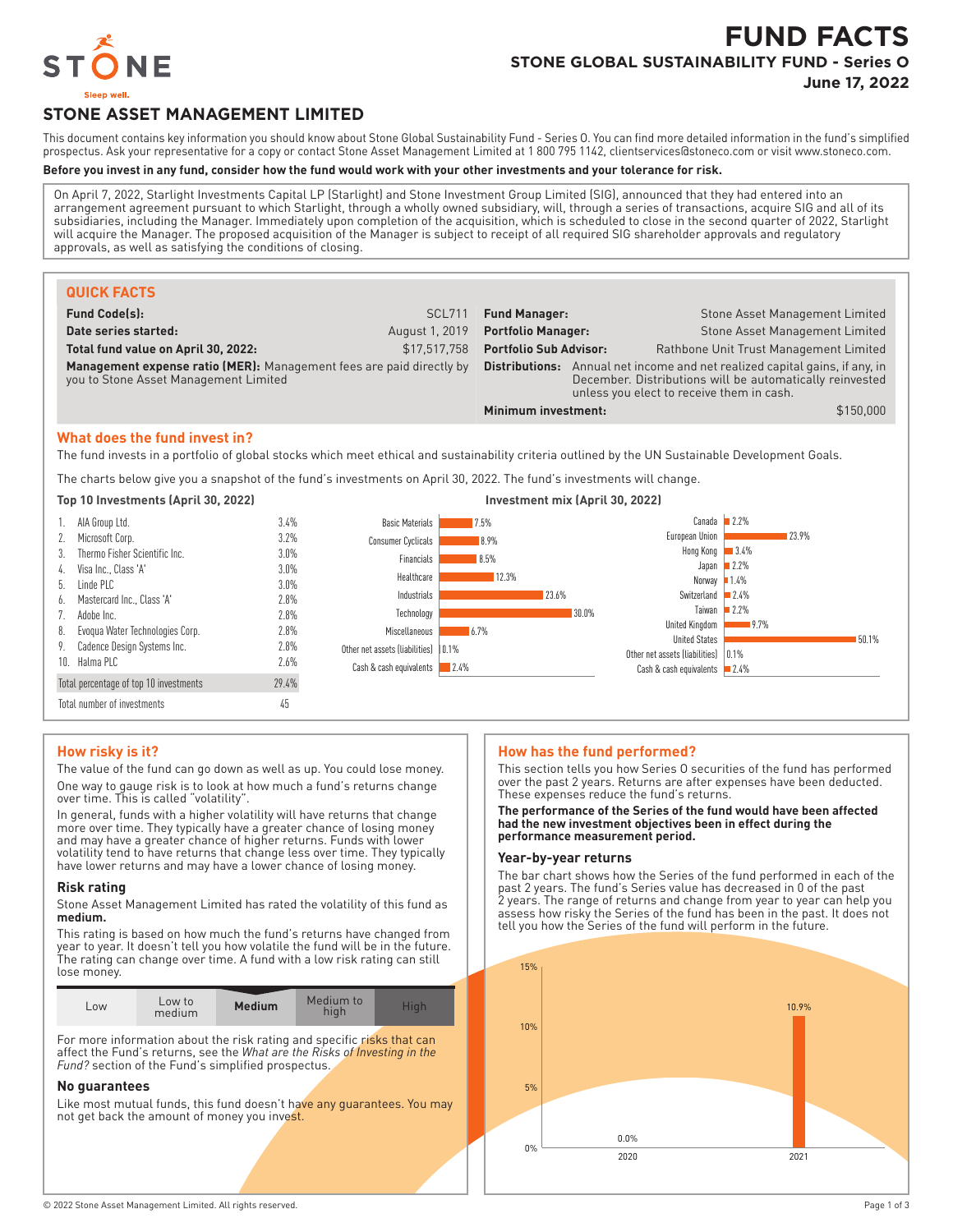

#### **Best and worst 3-month returns**

This table shows the best and worst returns for Series O securities of the fund in a 3-month period over the past 2 years. The best and worst 3-month returns could be higher or lower in the future. Consider how much of a loss you could afford to take in a short period of time.

|              | Return  | $\vert$ 3 months ending | If you invested \$1,000 at the beginning of the period |
|--------------|---------|-------------------------|--------------------------------------------------------|
| Best return  | 16.10%  | August 31, 2021         | Your investment would rise to \$1.161.00.              |
| Worst return | -17.51% | March 31, 2022          | Your investment would drop to \$824.90.                |

#### **Average return**

The annual compound return of the Series of the fund was approximately -6.6% since the inception of the Series of the fund. If you had invested \$1,000 in the Series of the fund since the inception of the Series of the fund, your investment would now be worth \$829.98.

#### **Who is this fund for?**

#### **This fund is suitable for investors:**

- Seeking capital growth and exposure to global stocks which meet ethical and sustainability criteria
- With a mid-term to long-term investment horizon with a medium risk tolerance

This fund may not be suitable for investors with a short-term investment horizon.

#### **A word about tax**

In general, you'll have to pay income tax on any money you make on a fund. How much you pay depends on the tax laws where you live and whether or not you hold the fund in a registered plan such as a Registered Retirement Savings Plan or a Tax-Free Savings Account.

Keep in mind that if you hold your fund in a non-registered account, fund distributions are included in your taxable income, whether you get them in cash or have them reinvested.

#### **How much does it cost?**

The following tables show the fees and expenses you could pay to buy, own and sell Series O securities of the fund.

The fees and expenses – including any commissions – can vary among series of a fund and among funds. Higher commissions can influence representatives to recommend one investment over another. Ask about other funds and investments that may be suitable for you at a lower cost.

#### **1. Sales charges**

Series O securities are offered to large private or institutional investors on a case-by case basis. No management, operating or performance fees are charged to the Fund for Series O securities; rather, the investor who holds Series O securities will pay management fees directly to us as set out in the Series O securities Agreement. If the market value of your investment falls below the specified minimum requirement because you redeem, we may redesignate your investment into the NL sales option of the same Fund after giving you 30 days' prior notice; redesignation will be at the Manager's discretion and the Manager reserves the right to waive the redesignation on a case-by-case basis. A redesignation will not take place if the value drops below the specified minimum investment requirement as a result of a decline in the price rather than a redemption. All terms and conditions are set out in the Series O securities Agreement.